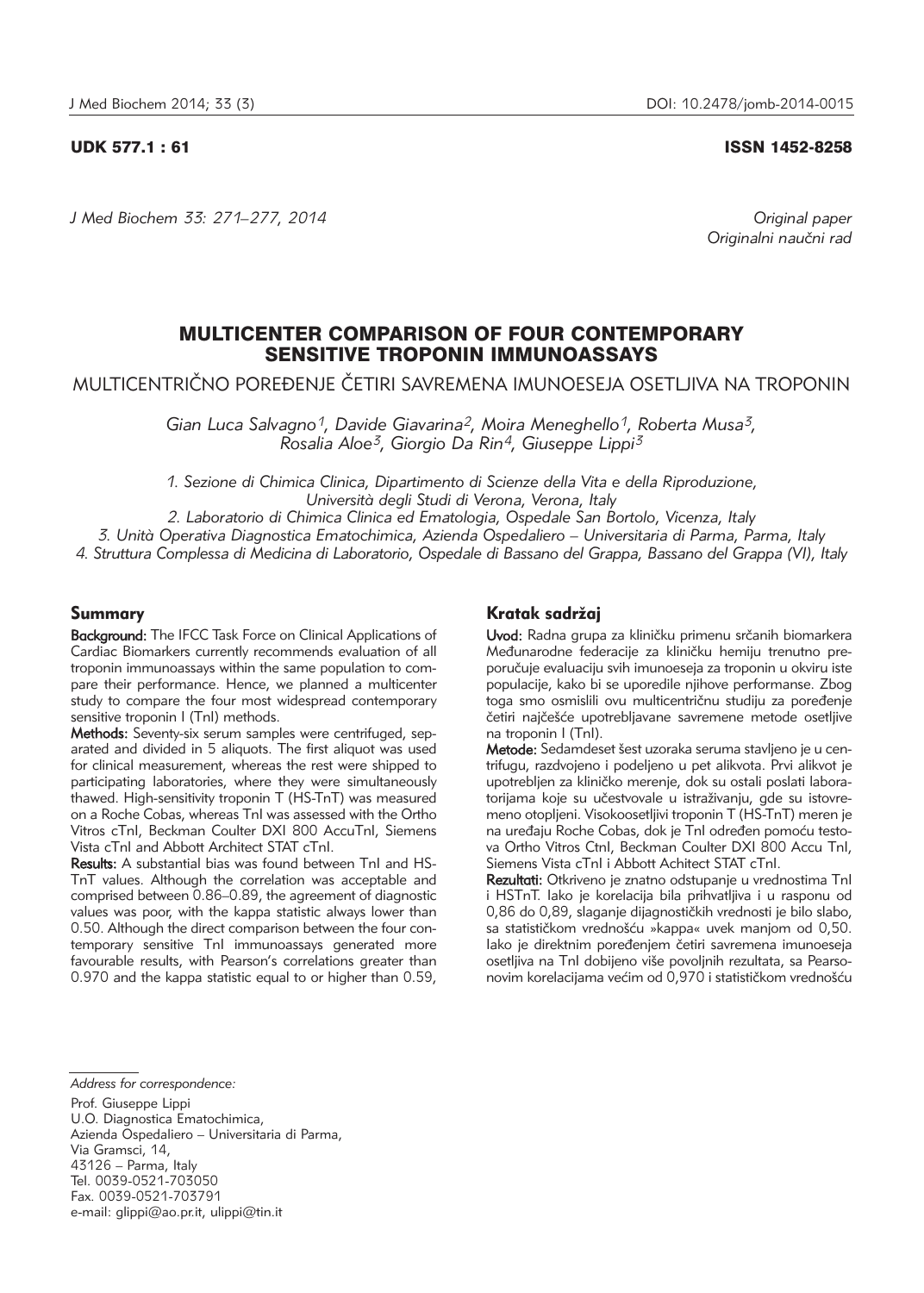we observed wide 95% confidence intervals, significant bias and large dispersion of values, with a single notable exception (i.e., Vitros cTnI versus DXI 800 AccuTnI).

Conclusions: The results of this study attest that substantial discrepancies still exist among contemporary sensitive TnI immunoassays. The presence of random variation rather than constant bias appears to be the major contributor to this variance, thus precluding the interchangeability of methods and making the objective of harmonization a rather long and challenging enterprise.

Keywords: myocardial infarction, troponin, immunoassays, comparison

## Introduction

Acute myocardial infarction (AMI) is the leading cause of death and morbidity worldwide (1). According to the most recent guidelines, the diagnostic workup of patients with suspected AMI is strongly dependent upon laboratory testing, wherein diagnostic values of cardiospecific troponin I (TnI) or troponin T (TnT) are essential to establish a diagnosis of STelevation MI (STEMI), and especially of non-ST-elevation MI (NSTEMI) (2). In this latter condition, detection of an increased troponin value with at least one measurement within 3 to 6 hours from the onset of symptoms exceeding the 99th percentile upper limit of a reference population (URL) in association with clinical evidence of myocardial ischemia is the only evidence needed for achieving the final diagnosis (3).

Beside an improper use of the terminology that designates some commercial immunoassays, including improbable definitions such as »ultra-sensitive«, »extrasensitive« or »modified-sensitive« among others, the current classification of troponin methods is based upon the number of measurable values (i.e., exceeding the limit of detection [LOD] of the method) attainable in a (presumably) healthy population. When this value is lower than 50%, the method is classified as »contemporary sensitive«, whereas the assay can be designated as »high-sensitivity« (HS) when this value exceeds 50%

»kappa« od 0.59 ili više, uočili smo velike 95% intervale poverenja, značajna odstupanja i veliko rasipanje vrednosti, uz jedan izuzetak (Vitros cTnI vs. DXI 800 AccuTnI).

Zaključak: Rezultati ove studije potvrđuju da još postoje značajna neslaganja između savremenih imunoeseja osetljivih na Tnl. Kao glavni razlog nameće se prisustvo nasumičnih varijacija, pre nego konstantnih odstupanja, zbog čega ove metode nisu međusobno zamenjive a harmonizacija deluje kao cilj koji se neće brzo i lako dostići.

Ključne reči: infarkt miokarda, troponin, imunoeseji, poređenie

(4, 5). According to a clinical perspective, the methods are then classified as »guideline acceptable« when the 99th URL value is associated with ≤10% coefficient of variation (CV), »clinically usable« when the 99th URL value has a CV comprised between 10% and 20%, and »not acceptable« when the 99<sup>th</sup> URL value is associated with  $>20\%$  CV (5).

Although the ongoing introduction of novel HS methods carries some unquestionable technical advantages due to the lower analytical sensitivity and improved imprecision at the diagnostic threshold (6), there is ongoing debate around the fact that the clinical performance of some contemporary sensitive immunoassays may be comparable to, or even better than that of HS methods, especially in health-care settings such as the emergency department (ED) where a greater diagnostic specificity is essential in order to prevent overcrowding caused by the larger number of patients with troponin values above the 99th URL (4). Several laboratories are, hence, delaying the introduction of HS methods on the grounds that the former contemporary sensitive immunoassays may be better suited for AMI diagnostics in shortstay units such as the ED.

All that said, two leading problems still remain with the use of contemporary sensitive assays. First, cardiospecific TnI and TnT are two structurally and

| Laboratory                                                                   | Company                                               | Method                        | LOD               | CV 10%          | 99 <sup>th</sup> percentile |
|------------------------------------------------------------------------------|-------------------------------------------------------|-------------------------------|-------------------|-----------------|-----------------------------|
| Academic Hospital of Verona,<br>Verona, Italy                                | Roche Diagnostics,<br>Basel, Switzerland              | Cobas HS-TnT                  | $0.005 \,\mu g/L$ | $0.013 \mu q/L$ | $0.014 \mu q/L$             |
| Academic Hospital of Parma,<br>Parma, Italy                                  | Beckman Coulter,<br>Brea CA, USA                      | DXI 800 AccuTnl   0.011 µg/L  |                   | $0.058 \mu q/L$ | $0.034 \mu q/L$             |
| Academic Hospital of Parma,<br>Parma, Italy                                  | Ortho-Clinical Diagnostics,<br>Rochester, NY, USA     | Vitros cTnl ES                | $0.003 \mu g/L$   | $0.028 \mu q/L$ | $0.021 \,\mu g/L$           |
| General Hospital of Vicenza,<br>Vicenza, Italy                               | Siemens Healthcare Diagnostics,<br>Tarrytown, NY, USA | Dimension Vista<br>cTnl       | $0.015 \mu q/L$   | $0.036 \mu q/L$ | $0.022 \mu q/L$             |
| General Hospital of Bassano<br>del Grappa, Bassano<br>del Grappa (VI), Italy | Abbott Diagnostics,<br>Lake Forest, IL, USA           | <b>Architect STAT</b><br>cTnl | $0.010 \mu q/L$   | $0.076 \mu q/L$ | $0.020 \mu q/L$             |

Table I Analytical characteristics of the five contemporary sensitive troponin I (TnI) and the high-sensitivity troponin T (HS-TnT) immunoassays used in this study.

*LOD, Limit of detection; CV 10%, 10% coefficient of variation.*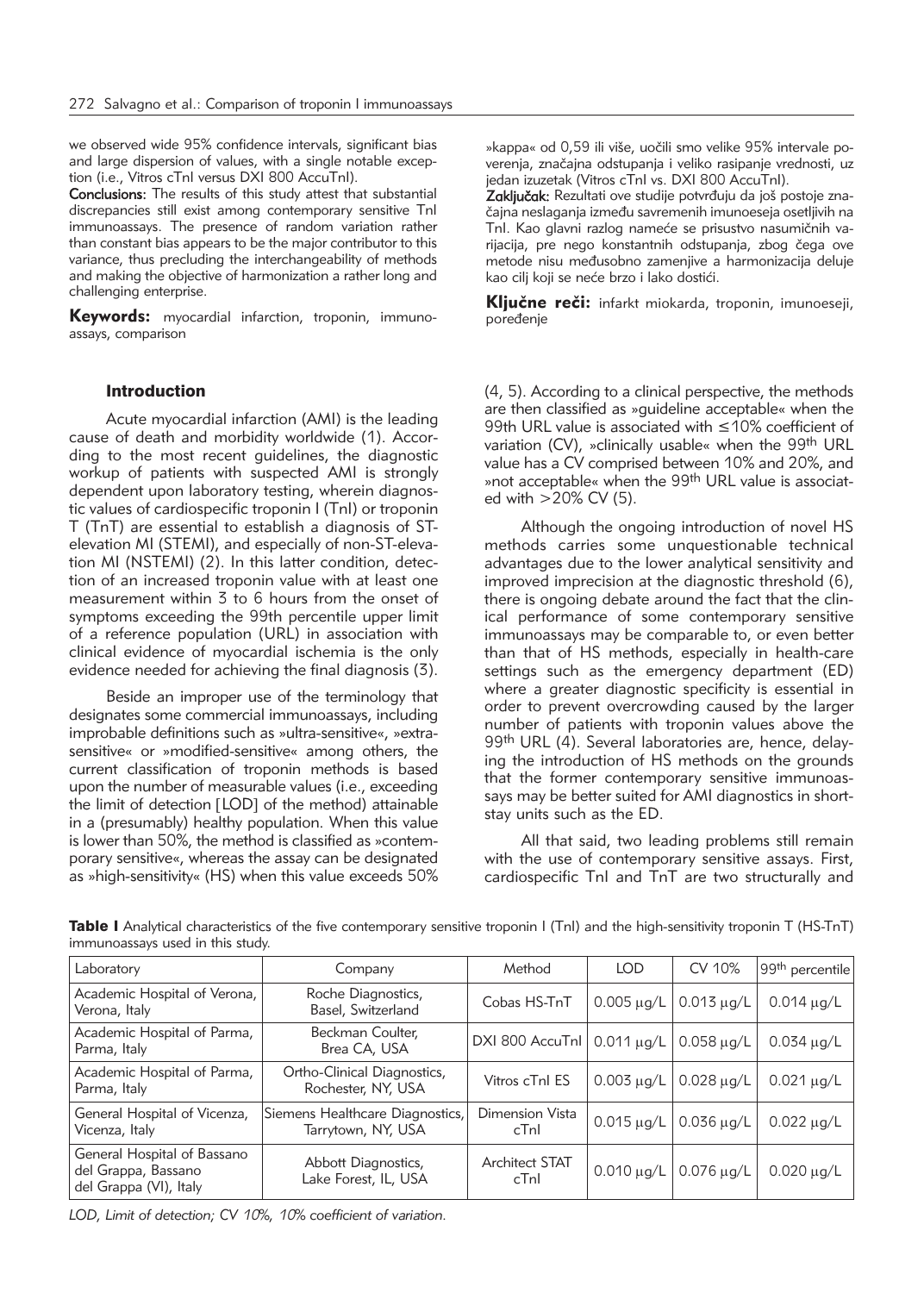biologically distinct proteins. Their kinetics after myocardial injury is notably different and test results are hence inherently barely commutable (7). It is also noteworthy that the various TnI methods available in the diagnostic market have been developed with different cocktails of antibodies, which display heterogeneous reactivity against the various molecular isoforms and degradation products of TnI (8). Last but not least, global standardization of TnI immunoassays is still an unmet target (9).

Since the IFCC Task Force on Clinical Applications of Cardiac Biomarkers currently recommends comparison of all contemporary sensitive and/or HS assays within the same population to establish whether the different methods exhibit comparable analytical performance (10), we planned a multicenter study using the four most widespread contemporary sensitive TnI immunoassays currently available on the diagnostic market in our country, and thus including the Ortho-Clinical Diagnostics Vitros cTnI ES, Beckman Coulter DXI 800 AccuTnI, Siemens Healthcare Diagnostics Dimension Vista cTnl, and Abbott Diagnostics Architect STAT cTnI (*Table I*).

## Materials and Methods

The collection of samples was centralized at the Academic Hospital of Verona, Italy. In brief, all serum samples referred to the local clinical chemistry laboratory with a request for troponin testing over the same working day were centrifuged, separated and divided in 5 aliquots of 0.5 mL each immediately after receipt. Insufficient samples and those containing visible interference (i.e., hemolysis, turbidity and icterus) were not included in this study. The first aliquot was used for clinical measurement of HS-TnT as for local protocol, whereas the remaining 4 aliquots were stored at –70 °C for further testing. After one week of storage, the samples were transported to the participating laboratories using certified transport boxes,

under controlled conditions of temperature and humidity, as described elsewhere (11). The mean transportation time was  $85 \pm 12$  min. Upon arrival to the different centers, the samples were kept stored at –70 °C until all laboratories had received the shipment, thus allowing a simultaneous start of testing. Before analysis, all aliquots (thus including the sample for reassessment of HS-TnT) were thawed at room temperature and centrifuged. The analytical characteristics of the troponin immunoassays used in this study, as defined in previous investigations (12–16), are synthesized in *Table I*. The epitopes recognized by capture (C) and detection (D) monoclonal antibodies are C: 24–40, 41–49; D: 87–91 for Vitros cTnI ES, C: 41–49; D: 24–40 for DXI 800 AccuTnI, C: 27–32; D: 41–56 for Dimension Vista cTnI, and C: 87–91; 24–40; D: 41–49 for Architect STAT cTnI (17). Results of measurements were finally reported as mean and standard error of the mean (SEM). The statistical analysis of data was performed with Analyse-it for Microsoft Excel (Analyse-it Software Ltd, Leeds, UK), and data comparison was based on linear regression analysis, Spearman's correlation, agreement by kappa statistic and Bland & Altman plots with t-statistics. The study was based on preexisting samples, the results were not reported and did not affect the clinical management of patients, so that ethical permission and informed consent were unnecessary according to our local ethical committee. The study was, however, performed in accordance with the Declaration of Helsinki and under the terms of all relevant local legislations.

## **Results**

Seventy-six serum samples were finally collected throughout the study period. The concentration of HS-TnT and TnI in the different samples, along with the frequency of values above the relative 99<sup>th</sup> percentile URLs, are shown in *Table II*. Although a signif-

Table II Values (mean  $\pm$  standard error of the mean; SEM) obtained with four commercial contemporary sensitive troponin I (TnI) and one high-sensitivity troponin T (HS-TnT) immunoassay.

|                             |                 |                 |                 | Roche HS-cTnT   Vitros cTnI ES   DXI 800 AccuTnI   Dimension Vista cTnI    Architect STAT cTnI |                 |
|-----------------------------|-----------------|-----------------|-----------------|------------------------------------------------------------------------------------------------|-----------------|
| Mean $\pm$ SEM ( $\mu$ g/L) | $0.15 \pm 0.03$ | $0.54 \pm 0.15$ | $0.57 \pm 0.16$ | $0.70 + 0.20$                                                                                  | $0.59 \pm 0.29$ |
| Values $>99th$ percentile   | 54/76 (71%)     | 30/76 (39%)     | 29/76 (38%)     | 33/76 (43%)                                                                                    | 45/76 (59%)     |

**Table III** Person's correlation (r) between values and agreement (kappa statistic and 95% CI) of data exceeding the 99<sup>th</sup> percentile of the upper limit of the reference range of each troponin I (TnI) immunoassay as compared with Roche high-sensitivity troponin T (HS-TnT).

|                 | Vitros cTnl ES                   | DXI 800 AccuTnl                  | Dimension Vista cTnl             | Architect STAT cTnl                |
|-----------------|----------------------------------|----------------------------------|----------------------------------|------------------------------------|
| Roche HS-cTnT   |                                  |                                  |                                  |                                    |
| Correlation     | $r = 0.882$ ; $p < 0.001$        | $r = 0.861; p < 0.001$           | $r = 0.881$ ; $p < 0.001$        | $r = 0.887$ ; $p < 0.001$          |
| Kappa statistic | $0.42(0.26 - 0.58)$ ;<br>p<0.001 | $0.40(0.25 - 0.56)$ ;<br>p<0.001 | $0.48(0.31 - 0.64)$ ;<br>p<0.001 | $0.23(0.01 - 0.45)$<br>$p = 0.038$ |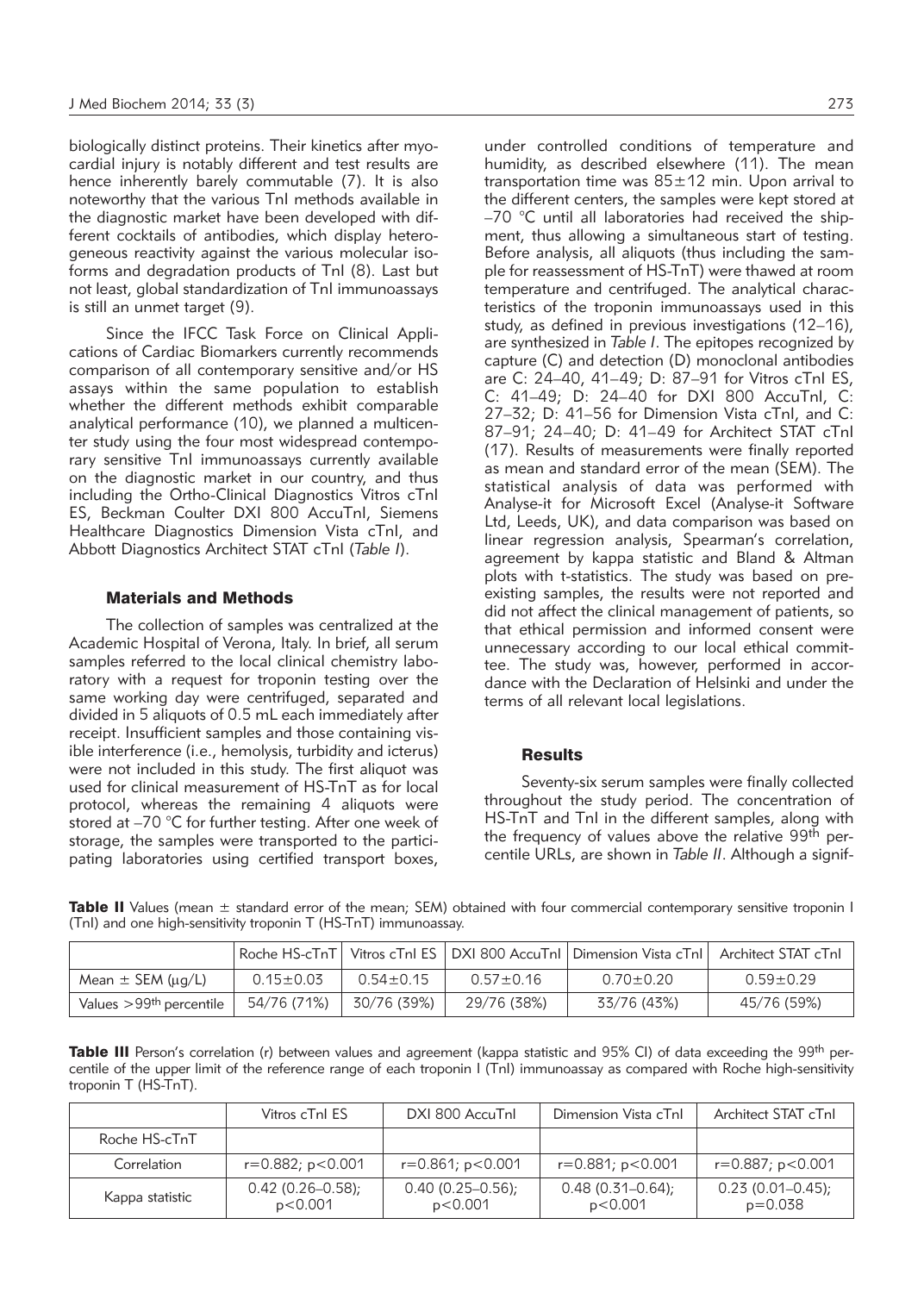|                      | DXI 800 AccuTnl                                                                                       | Dimension Vista cTnl                                                                              | Architect STAT cTnl                                                                                     |
|----------------------|-------------------------------------------------------------------------------------------------------|---------------------------------------------------------------------------------------------------|---------------------------------------------------------------------------------------------------------|
| Vitros cTnl ES       | $y=1.04x + 0.01$<br>$r = 0.995$ ; $p < 0.001$<br>Kappa statistic, 0.97<br>$(0.92 - 1.03)$ ; p < 0.001 | $y=1.32x-0.01$<br>$r = 0.995$ ; $p < 0.001$<br>Kappa statistic, 0.86<br>$(0.75-0.98)$ ; p < 0.001 | $y=0.95x + 0.07$<br>$r = 0.980; p < 0.001$<br>Kappa statistic, 0.62<br>$(0.46 - 0.78)$ ; p < 0.001      |
| DXI 800 AccuTnl      |                                                                                                       | $y = 1.25x$<br>$r = 0.986$ ; $p < 0.001$<br>Kappa statistic, 0.89<br>$(0.79 - 0.99)$ ; p < 0.001  | $y=0.90x + 0.07$<br>r=0.977; p<0.001<br>Kappa statistic, 0.60<br>$(0.44 - 0.76)$ ; p < 0.001            |
| Dimension Vista cTnl |                                                                                                       |                                                                                                   | $y = 0.71x + 0.09$<br>$r = 0.970$ ; $p < 0.001$<br>Kappa statistic, 0.59<br>$(0.42 - 0.76)$ ; p < 0.001 |

Table IV Linear regression analysis (LR) and Pearson's correlation (r) for troponin I (TnI) values, agreement (kappa statistic and 95% CI) of TnI data exceeding the 99<sup>th</sup> percentile of the upper limit of the reference range of each immunoassay.

icant correlation was found when comparing the results of HS-TnT with those obtained using the four contemporary sensitive TnI immunoassays (correlations ranging from  $0.861$  to  $0.887$ ; all  $p < 0.001$ ), the agreement of values exceeding the 99<sup>th</sup> percentile URL was very modest, with kappa coefficients comprised between 0.23 and 0.48 (*Table III*). A much better agreement was observed when values obtained with the different contemporary sensitive TnI assays were compared among each other, with correlations ranging from  $0.970$  to  $0.995$  (all  $p < 0.001$ ), and agreement for values exceeding the 99<sup>th</sup> percentile URL comprised between 0.59 and 0.97 (*Table IV*). Although a relatively modest bias was observed among the different methods, always comprised between –0.12 mg/L and 0.16 mg/L (*Figure 1*), the tstatistic revealed significant differences for all comparisons except between Vitros cTnI ES and DXI AccuTnI, and between DXI AccuTnI and Architect STAT cTnI (*Figure 1*).

## **Discussion**

The current recommendations of the IFCC Task Force on Clinical Applications of Cardiac Biomarkers contain an explicit suggestion that all contemporary sensitive and/or HS troponin immunoassays should be compared within the same population to establish whether or not some analytical and/or clinical differences may exist (10). This recommendation has, however, been mostly overlooked in the current scientific literature, since there are only two studies that have compared different TnI and TnT methods for establishing the 99<sup>th</sup> percentile values from a common, presumably healthy population (17–19). Even more importantly, no previous study has directly compared TnI values obtained with four of the most frequently used contemporary sensitive immunoassays in the same population, to the best of our knowledge.

This is noteworthy, considering that acquisition of troponin immunoassays is often part of large tenders for automated instrumentation, and the choice of immunochemistry analyzers specifically dedicated to the measurement of cardiac biomarkers is improbable and virtually unrealistic in a world of limited resources (8). The logical consequence is that critical patients might have their troponin tested with different methods between peripheral facilities and reference hospitals, where they are usually admitted for intensive therapeutic management according to a typical »hub and spoke« network that has been implemented in several countries (20), including our area of Northern Italy (21).

The first finding of this investigation confirms that a substantial bias exists between TnI and HS-TnT values obtained on an identical study population. Although the correlation between values was globally acceptable, the general agreement of diagnostic values (i.e., those exceeding the 99th percentile URL) between Roche HS-cTnT and the various contemporary sensitive TnI immunoassays was poor, with kappa statistics always lower than 0.50.

Regardless of the current lack of standardization, direct comparison between the four most widespread contemporary sensitive TnI immunoassays generated more favourable results, with Pearson's correlations greater than 0.970 and agreement of diagnostic values (i.e., kappa statistic) always equal to or higher than 0.59. In particular, an excellent agreement was found between Vitros cTnI ES and DXI 800 AccuTnI, with the correlation of 0.995, kappa statistic for diagnostic values of 0.97, optimal values of slope (1.04) and intercept (0.01) of the linear regression analysis and, even more importantly, clinically negligible bias (0.03 ug/L; 95% CI, 0.00–0.06  $\mu$ g/L; p=0.052) and limited dispersion of values (*Figure 1*). This is impressive, considering that the two immunoassays use different cocktails of antibodies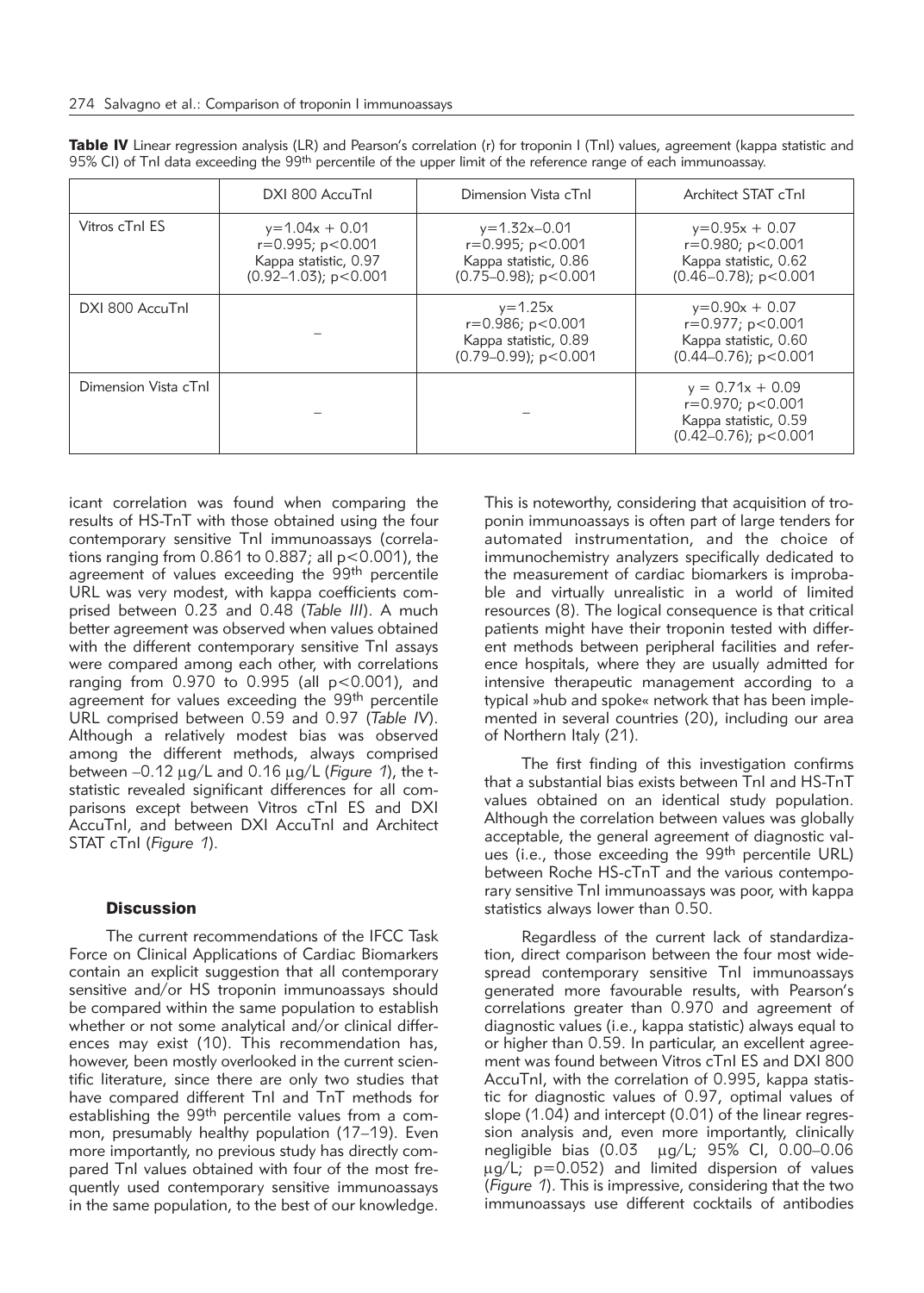

Figure 1 Bland & Altman plots (mean and 95% CI bias) of the different troponin I (TnI) immunoassays.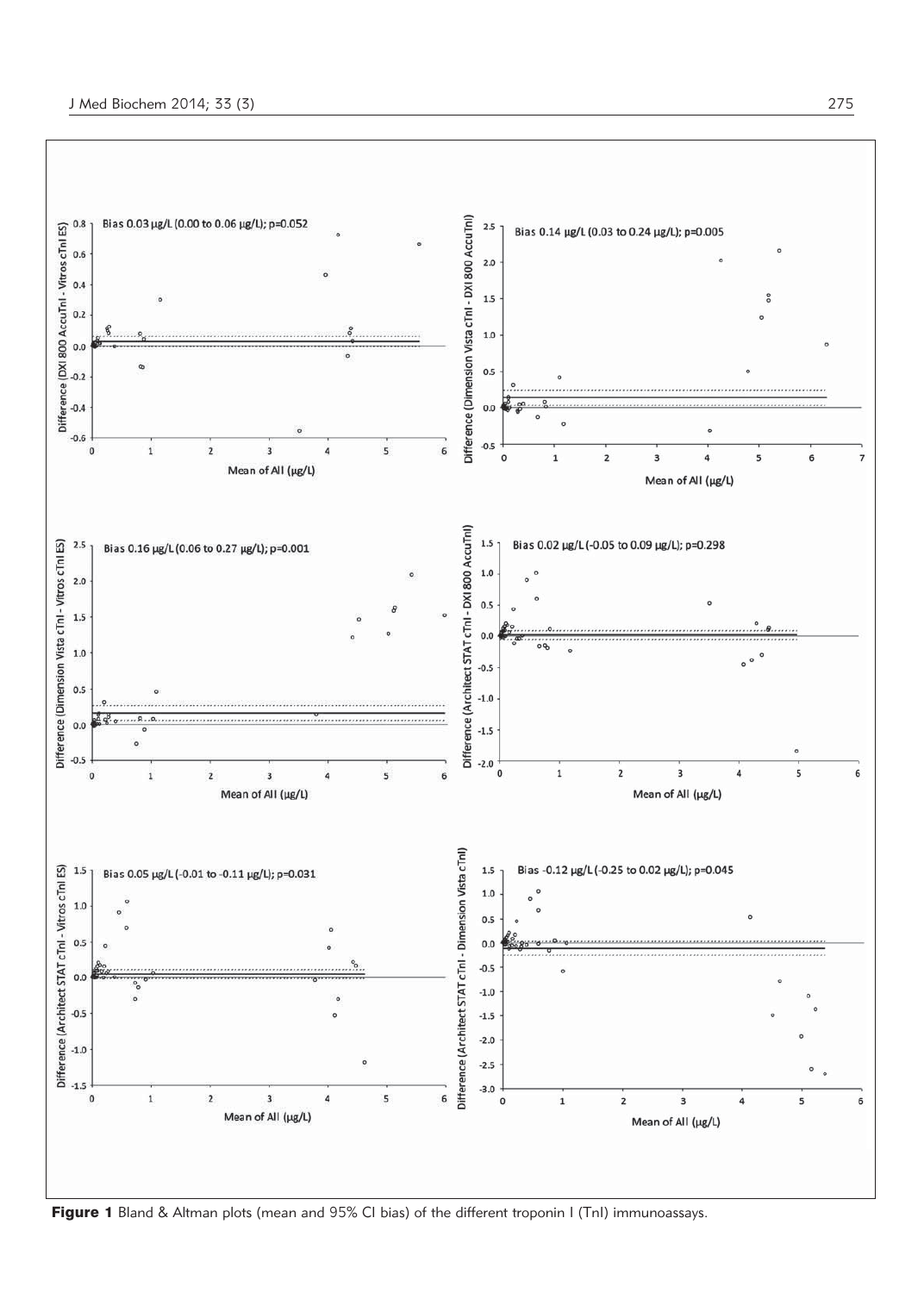(*Table I*). Therefore, according to a genuine analytical perspective, this means that test results obtained with these two immunoassays may be potentially interchangeable, thus allowing longitudinal comparison of patient data using either technique in different laboratories within the same network (22). The comparison of data obtained with DXI 800 AccuTnI and Architect STAT cTnI also yielded a non-significant bias (p=0.298), but the agreement of diagnostic values was modest (kappa statistic of 0.60). The comparability of results among the other immunoassays was overall less favourable, in particular for the presence of a clinically meaningful bias and much greater dispersion of values in Bland and Altman plot analysis (*Figure 1*), which would clearly preclude interchangeability of data in clinical practice. The worst agreement was found by comparing Architect STAT cTnI with each of the other three cTnI immunoassays, with kappa values always below 0.60 and 95% CIs sufficiently wide that one can surmise that about half the data may be incorrectly classified. This discrepancy may be at least partially attributed to the unique combination of C antibodies of this assay (i.e., C: 87–91; 24–40), which differs widely from that of the others (i.e., C: 24–40, 41–49 for Vitros cTnI ES, C: 41–49 for DXI 800 AccuTnI, and C: 27–32 for Dimension Vista cTnI, respectively).

## **References**

- 1. Lippi G, Plebani M. Biomarker research and leading causes of death worldwide: a rather feeble relationship. Clin Chem Lab Med 2013; 51: 1691–3.
- 2. Lippi G, Franchini M, Cervellin G. Diagnosis and management of ischemic heart disease. Semin Thromb Hemost 2013; 39: 202–13.
- 3. Casagranda I, Cavazza M, Clerico A, Galvani M, Ottani F, Zaninotto M, Biasucci LM, Cervellin G, Lenzi T, Lippi G, Plebani M, Tubaro M. Proposal for the use in emergency departments of cardiac troponins measured with the latest generation methods in patients with suspected acute coronary syndrome without persistent ST-segment elevation. Clin Chem Lab Med 2013; 51: 1727–37.
- 4. Lippi G, Cervellin G. Do we really need high-sensitivity troponin immunoassays in the emergency department? Maybe not. Clin Chem Lab Med 2013 Jul 30: 1–8. doi: 10.1515/cclm-2013–0524. [Epub ahead of print]
- 5. Apple FS. A new season for cardiac troponin assays: it's time to keep a scorecard. Clin Chem 2009; 55: 1303–6.
- 6. Gaze D. Sensitive cardiac troponin assays: Myth and magic or a practical way forward? J Med Biochem 2010; 29: 270–3.
- 7. Lippi G, Cervellin G, Aloe R, Montagnana M, Salvagno GL, Guidi GC. Non-commutability of results of highly sensitive troponin I and T immunoassays. Biochem Med (Zagreb) 2012; 22: 127–9.

It is also noteworthy that a predictable trend could not be observed in most cases, which means that the use of common calibration will not be effective to harmonize test results, and the underlying reason for such differences – as previously hypothesized – may be attributed to the heterogeneous cocktails of antibodies, that recognize different epitopes and molecular forms of TnI.

Although this study is limited by a lack of clinical outcomes for interpretation of individual discordant data, the results clearly attest that – beside a notable exception (i.e., Vitros cTnI ES versus DXI 800 AccuTnI) – substantial discrepancies still exist among contemporary sensitive TnI immunoassays. The presence of random variation rather than constant bias among the different methods has been identified as the major contributor to this variance, making the objective of harmonization a very long and challenging enterprise.

#### Conflict of interest statement

The authors stated that there are no conflicts of interest regarding the publication of this article.

- 8. Lippi G, Cervellin G. Choosing troponin immunoassays in a world of limited resources. J Am Coll Cardiol 2013; 62: 647–8.
- 9. Apple FS. Counterpoint: Standardization of cardiac troponin I assays will not occur in my lifetime. Clin Chem 2012; 58: 169–71.
- 10. Apple FS, Collinson PO; IFCC Task Force on Clinical Applications of Cardiac Biomarkers. Analytical characteristics of high-sensitivity cardiac troponin assays. Clin Chem 2012; 58: 54–61.
- 11. Lippi G, Lima-Oliveira G, Nazer SC, Moreira ML, Souza RF, Salvagno GL, et al. Suitability of a transport box for blood sample shipment over a long period. Clin Biochem 2011; 44: 1028–9.
- 12. Giannitsis E, Kurz K, Hallermayer K, Jarausch J, Jaffe AS, Katus HA. Analytical validation of a high-sensitivity cardiac troponin T assay. Clin Chem 2010; 56: 254–61.
- 13. Zaninotto M, Vernocchi A, Di Serio F, Viloria Mdel M, Hurtado JM, Perez-Guerrero JJ, Plebani M. Assay performance improved, but which »scorecard« designation for Vitros Troponin I? Clin Chim Acta 2012; 413: 826–8.
- 14. Zaninotto M, Mion MM, Novello E, Moretti M, Delprete E, Rocchi MB, Sisti D, Plebani M. Precision performance at low levels and 99th percentile concentration of the Access AccuTnl assay on two different platforms. Clin Chem Lab Med 2009; 47: 367–71.